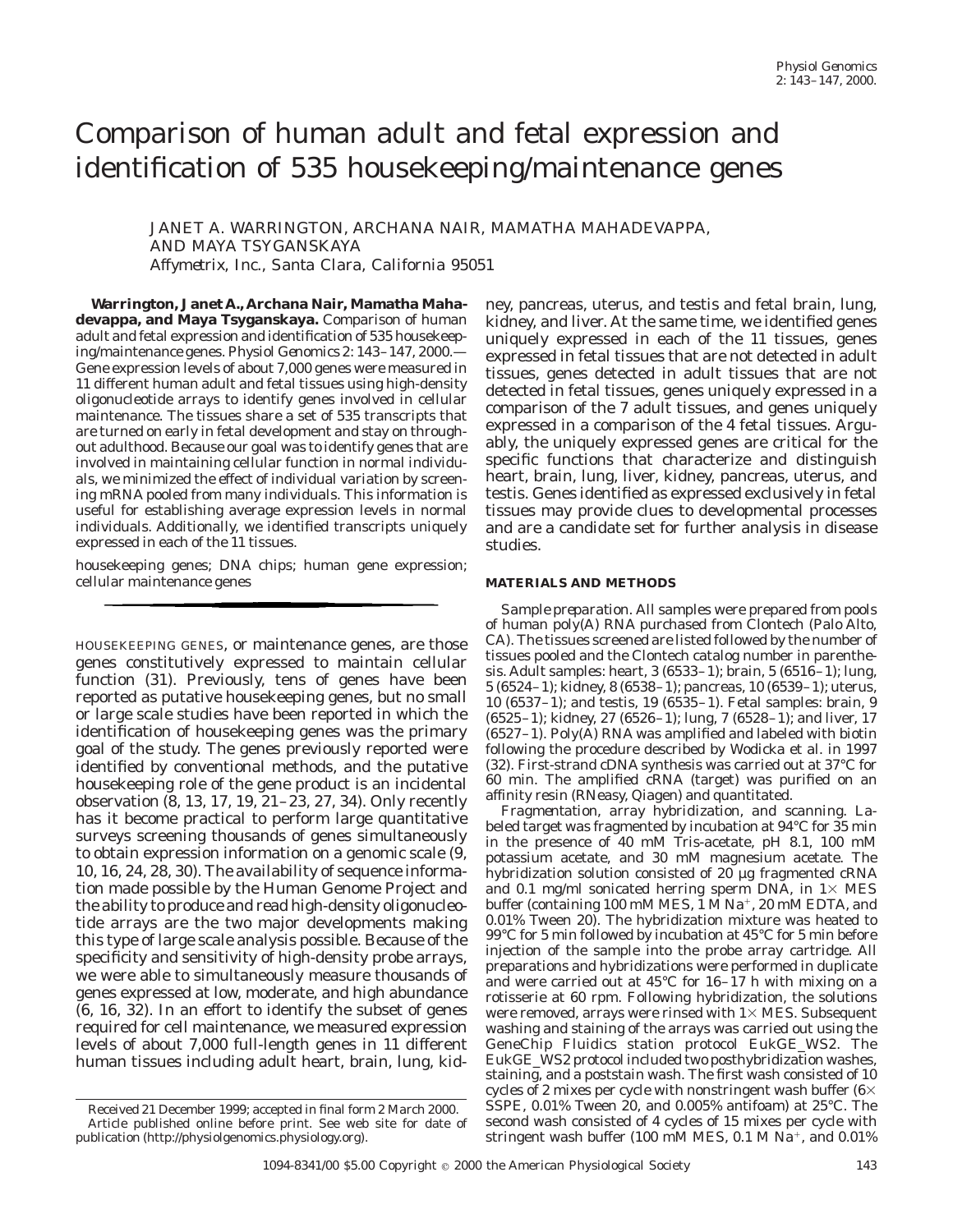Tween 20) at 50°C. The probe arrays were stained for 10 min in streptavidin-phycoerythrin solution (SAPE)  $[1 \times MES]$  solution, 0.005% antifoam, 10 µg/ml SAPE (Molecular Probes, Eugene, OR), and 2 µg/µl acetylated BSA (Sigma, St. Louis, MO)] at 25°C. The poststain wash consisted of 10 cycles of 4 mixes per cycle at 25°C. The probe arrays were treated for 10 min in antibody solution  $[1 \times \text{MES}$  solution, 0.005% antifoam, 2 µg/µl acetylated BSA, 0.1 µg/µl normal goat IgG (Sigma Chemical),  $\tilde{3}$  µg/µl antibody (goat), and antistreptavidin, biotinylated (Vector Laboratories, Burlingame, CA)] at 25°C. The final wash consisted of 15 cycles of 4 mixes per cycle at 30°C. Following washing and staining, probe arrays were scanned twice (multiple image scan) at  $3$ -µm resolution using the GeneChip System confocal scanner made for Affymetrix by Hewlett-Packard.

*Probe arrays.* The arrays were synthesized using lightdirected combinatorial chemistry as described previously (9, 10). The HuGeneFL GeneChip probe arrays used for the current study contain probe sets representing 7,129 genes. The oligonucleotides are 25 bases in length. Probes are complementary and correspond to human genes registered in Unigene, GenBank, and The Institute for Genomic Research Database (TIGR). Each probe set has oligonucleotides that are identical to sequence in the gene and oligonucleotides that contain a homomeric (base transversion) mismatch at the central base position of the oligomer used for measuring cross hybridization. Probes are selected with a bias toward the 3' region of each gene. Probe pairs representing human genes such as glyceraldehyde-3-phosphate dehydrogenase (GAPDH), β-actin, transferrin receptor, and transcription factor ISGF-3 serve as internal controls for monitoring RNA integrity. In addition, the probe arrays contain oligonucleotides representing sequences of bacterial genes, BioB, BioC, and BioD, and one phage gene, Cre, as quantitative standards. Copy numbers are determined by correlating the known concentrations of the spiked standards with their hybridization intensities as described previously (16). Copies per cell are calculated based on the assumption that the average transcript length is 1 kb and there are 300,000 transcripts per cell.

*Analysis.* All samples were prepared and hybridized in duplicate. Only those transcripts detected as present in duplicate hybridizations or absent in duplicate hybridizations are reported. Of the transcripts present in duplicate hybridizations, the hybridization values were within twofold. The values from the duplicate hybridizations were averaged. GeneChip 3.0 software was used to scan and analyze the data. Microsoft Excel and Microsoft Access were also used for data analysis.

## **RESULTS**

*Identification of housekeeping/cellular maintenance genes.* Using GeneChip probe arrays (DNA chips), we identified 535 genes that are expressed in each of 11 fetal and adult tissues. These genes are turned on early in fetal development and stay on throughout adulthood and therefore are likely candidates as the genes responsible for cellular maintenance also known as housekeeping genes. Forty-seven of the transcripts are detected at similar levels in each of the tissues and will be useful as a set of controls. For example, in each of the 11 tissues surveyed, the transcript for elongation factor  $E_{\text{F-1-\alpha}}$ (GenBank accession no. J04617) is detected at high abundance and the transcript for E2 ubiquitin (U39317) is detected in low abundance. Of the 535 genes, 288 of the transcripts vary in expression level by 5- to 10-fold, 134 transcripts vary by 11- to 19-fold, and 69 vary by greater than 19-fold. (For a list of the 535 genes expressed in all 11 tissues and the 47 transcripts expressed at the same levels, see Tables 1 and 2 of the supplementary material.<sup>1</sup>)

*The majority of the maintenance transcripts detected were present in moderate levels.* The distributions of transcripts detected in all 11 tissues sorted by tissue type and abundance level are shown in Fig. 1. The subset of transcripts expressed in each of the tissues, the maintenance transcripts, sorted by tissue type and abundance level are shown in Fig. 2. Most transcripts detected in any one cell type are detected at low levels,  $\leq$  5 copies per cell. The majority of the maintenance transcripts detected are at moderate levels, 10–50 copies per cell. This may suggest that most maintenance transcripts are produced in excess and regulation occurs during translation or protein modification and/or delivery. Alternatively, because we chose to study whole organs, in which the variety of transcripts produced could be substantially complex, we may not be detecting all of the low-abundance messages.

*Comparison of fetal and adult expression.* In a comparison of genes expressed in fetal vs. adult tissues, we found  $\sim$ 400 genes expressed in fetal tissues not detected in any of the adult tissues. These genes are of interest as candidate disease-causing genes when activated in adult tissues and include stem cell leukemia product (GenBank accession no. M63589), faciogenital dysplasia protein (U11690), N-ras (X02751), B-myb (X13293), protooncogene c-myc (HG3523), and transcript CH138 originally reported as isolated from stomach cancer cell lines (S77393).

In a study of only adult tissues, 695 transcripts are expressed in all 7 tissues, with a subset of 241 genes expressed at the same level; 333 of the genes vary in expression level by 5- to 10-fold. Forty genes expressed in all 7 tissues differ in transcript levels by greater than 19-fold, and of these, 8 differ by more than 50-fold, including COX7A muscle isoform (GenBank accession no. M83186) varying by 52-fold (highest in heart, lowest in kidney, pancreas, and testis), lectin (J04456) varying by 58-fold (highest in uterus, lowest in kidney and pancreas), myosin heavy chain (AF001548) varying by 61-fold (highest in uterus, lowest in brain and pancreas), elongation factor-1 $\delta$  (Z21507) varying by 69-fold (highest in pancreas, lowest in lung and kidney), RNA polymerase II elongation protein (Z47087) varying by 70-fold (highest in brain, lowest in pancreas), extracellular mRNA for glutathione peroxidase (D00632) varying by 78-fold (highest in kidney, lowest in brain, pancreas, and testis),  $14-9-9$  protein  $\eta$ -chain (D78577) varying by 81-fold (highest in brain, lowest in testis), and L-arginine:glycine amidinotransferase (S68805) varying by 133-fold (highest in pancreas, lowest in heart and lung). A set of genes frequently used

<sup>&</sup>lt;sup>1</sup> Supplemental material to this article (Tables  $1-5$ ) is available online (**http://physiolgenomics.physiology.org/cgi/content/full/ 2/3/143**).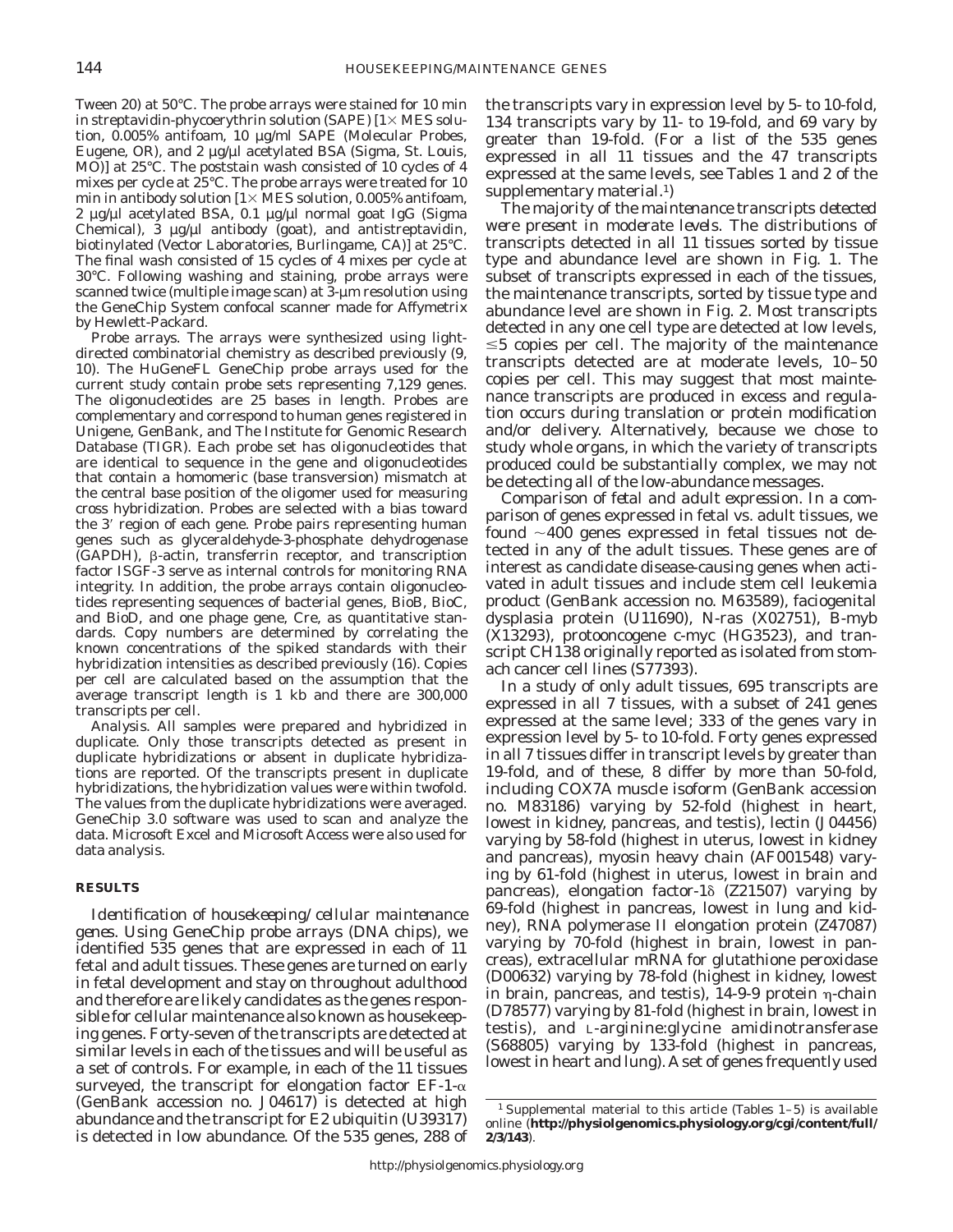

Fig. 1. Distribution of the expression levels for all of the transcripts detected in each tissue sorted by abundance level. The *x*-axis shows the range of abundance of the transcripts, binned from low to high; the *y*-axis shows the number of different transcripts in each bin. Abundance levels (L, low; M, moderate; H, high) in copies per cell are  $L \le 5$ ;  $5 < LM \le 10$ ;  $10 < M \le 50$ ;  $50 < MH \le 100$ ;  $H > 100$ . Ftl, fetal.

as controls in standard expression analysis were found to vary in expression level by 7- to 23-fold; these include b-actin (M10277) varying by 7-fold, with highest expression in brain and uterus and lowest expression in heart, and GAPDH (M33197) varying by 8-fold, with highest expression in brain, heart, and kidney and lowest in pancreas. Another form of  $\beta$ -actin (X00351) varies by 22-fold, with highest expression in uterus and lowest in pancreas.  $\alpha$ -Actin (X13839) varies by 23-fold, and  $\gamma$ -actin (M19283) varies by 9-fold.

In fetal tissues, we found 767 transcripts expressed in all four tissues, 397 of which are expressed at the same level, 310 vary in expression level by 5- to 10-fold, 45 vary by 11- to 19-fold, and 15 vary by more than 19-fold. (See Tables 3 and 4 of the supplementary material for a list of the 695 shared adult transcripts and the 768 shared fetal transcripts.)

*Tissue-specific transcripts.* In the same experiments, we identified genes expressed uniquely in each of the tissues. For instance, in adult heart there were 3 transcripts not detected in the other 10 tissues, muscle glycogen synthase (GenBank accession no. J04501), MLC-1V/Sb isoform (M24248), and cytokine inducible nuclear protein (X83703). Not surprisingly, we found the greatest number of uniquely expressed genes in fetal tissues. Transcript numbers for brain were lower than anticipated, probably due to the difficulty of obtaining nondegraded brain RNA and the complexity of whole brain tissue. (See Table 5 of the supplementary material for a list of the genes uniquely expressed in a comparison of the tissues.)

#### **DISCUSSION**

*Maintenance genes, a biologically relevant name for housekeeping genes.* What is a housekeeping gene? About 35 years ago, housekeeping genes were simply defined as those genes that are always expressed (31). Today, with a better understanding of cellular processes, the housekeeping genes are defined as those genes critical to the activities that must be carried out for successful completion of the cell cycle. They are genes that play a key role in the maintenance of every cell. In light of an improved understanding of this subset of genes (no dusting or vacuuming genes have been identified) it may be time to replace the term ''housekeeping gene'' with a term that is biologically relevant, ''maintenance gene.'' We have identified a subset of 535 genes expressed in 11 major fetal and adult tissues. These genes are turned on early in fetal development and stay on. We also identified a set of 47 transcripts that are expressed at the same level in fetal and adult tissues. This set will serve as a useful quantitative internal control in studies of normal adult and fetal gene expression.

*Determining biologically relevant differences in expression levels.* What is a biologically relevant difference in expression level? From a functional perspective, pro-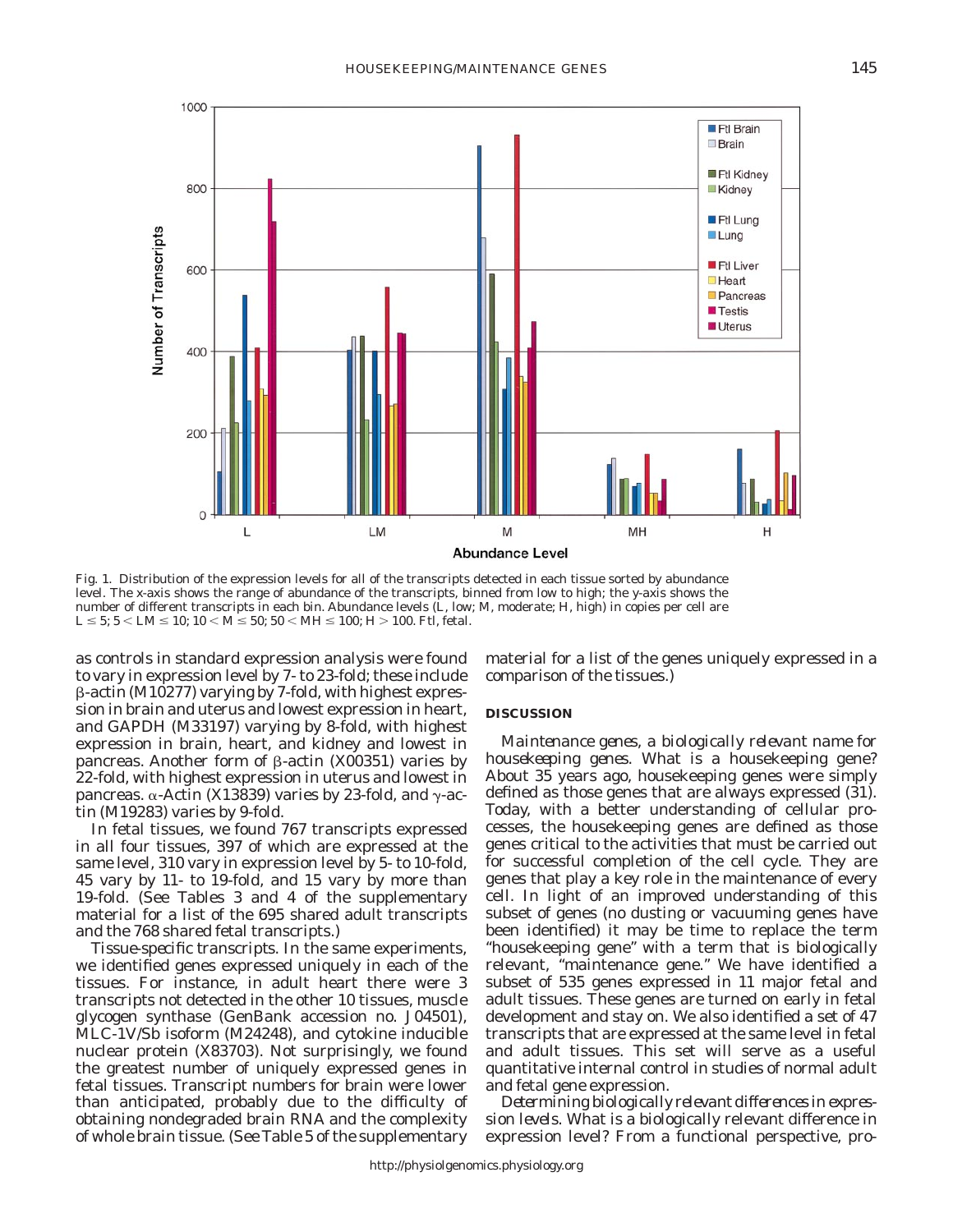

Fig. 2. Distribution of expression levels for the 535 transcripts detected in all 11 tissues (maintenance genes) sorted by abundance level. The *x*-axis shows the range of abundance of the transcripts, binned from low to high; the *y*-axis shows the number of different transcripts in each bin. Abundance levels in copies per cell are  $L \le 5$ ;  $5 < LM \le 10$ ;  $10 < M \le 50$ ;  $50 < MH \le 100$ ;  $H > 100$ .

tein activity is the most critical measure of biological significance. We know that biological systems are complex and regulation of gene expression is quite removed from the ultimate destiny of the gene product, protein activity. Transcription, posttranscriptional modification, translation, posttranslational modification, and transport processes are not 100% efficient (1, 4, 11, 12, 20, 25, 29, 33). The cell must be able to tolerate and compensate for processing inefficiencies. The system must be flexible and, in most cases, probably produce an excess of transcript. Our data suggest that this may be the case for the maintenance genes. In a comparison of the abundance levels of all of the transcripts detected in all of the tissues with the abundance levels of the maintenance transcripts alone, we found that the majority of transcripts are expressed in low abundance, less than five copies per cell, whereas the maintenance transcripts are present in moderate levels, 10–50 copies per cell. Of course, some genes must be tightly controlled at the transcription step, but for the group of proteins responsible for basic cellular maintenance and survival, tight regulation at the transcription level is probably too risky. Studies of *Saccharomyces cerevisiae* and *S. pombe* support this line of reasoning. Twenty percent of genes in *S. cerevisiae* show noisy oscillations throughout the cell cycle, and in *S. pombe* it has been demonstrated that transcription is present in the absence of cell cycle progression and cellular concentrations of transcripts vary by two- to fourfold (3, 15).

Here, we report genes as expressed at the same level if they are expressed in all 11 tissues at levels within fourfold. For most genes, differences less than fourfold are probably not biologically significant, but there is not sufficient data to conclude that a five- or sixfold difference is more biologically significant than a threeor fourfold difference (5, 14).

Until recently the technical challenge of accurately measuring small differences in gene expression has been practically insurmountable; consequently, there is little evidence to support the importance of small differences. For a subset of genes, it is likely that small differences have biological relevance, such as the genes encoding proteins that function differently when bound to high-affinity vs. low-affinity receptors or gene products triggering cellular cascades (2, 7, 18, 26). What is a biologically significant fold difference at the mRNA level? With so few data, it is difficult to know what a biologically significant difference in expression level is, but with the increase in sensitivity made possible by array technology and the development of other competing methods, we are surely about to find out.

We gratefully acknowledge L. Stryer and T. Gingeras for words of encouragement, S. Venkatapathy for technical assistance, S. Carter and A. Lau for assistance in manuscript preparation, and M. Durst for statistical assistance. We thank the people of Vicoforte, Italy, for their kindness and hospitality during the preparation of this manuscript.

GeneChip is a registered trademark of Affymetrix, Inc.